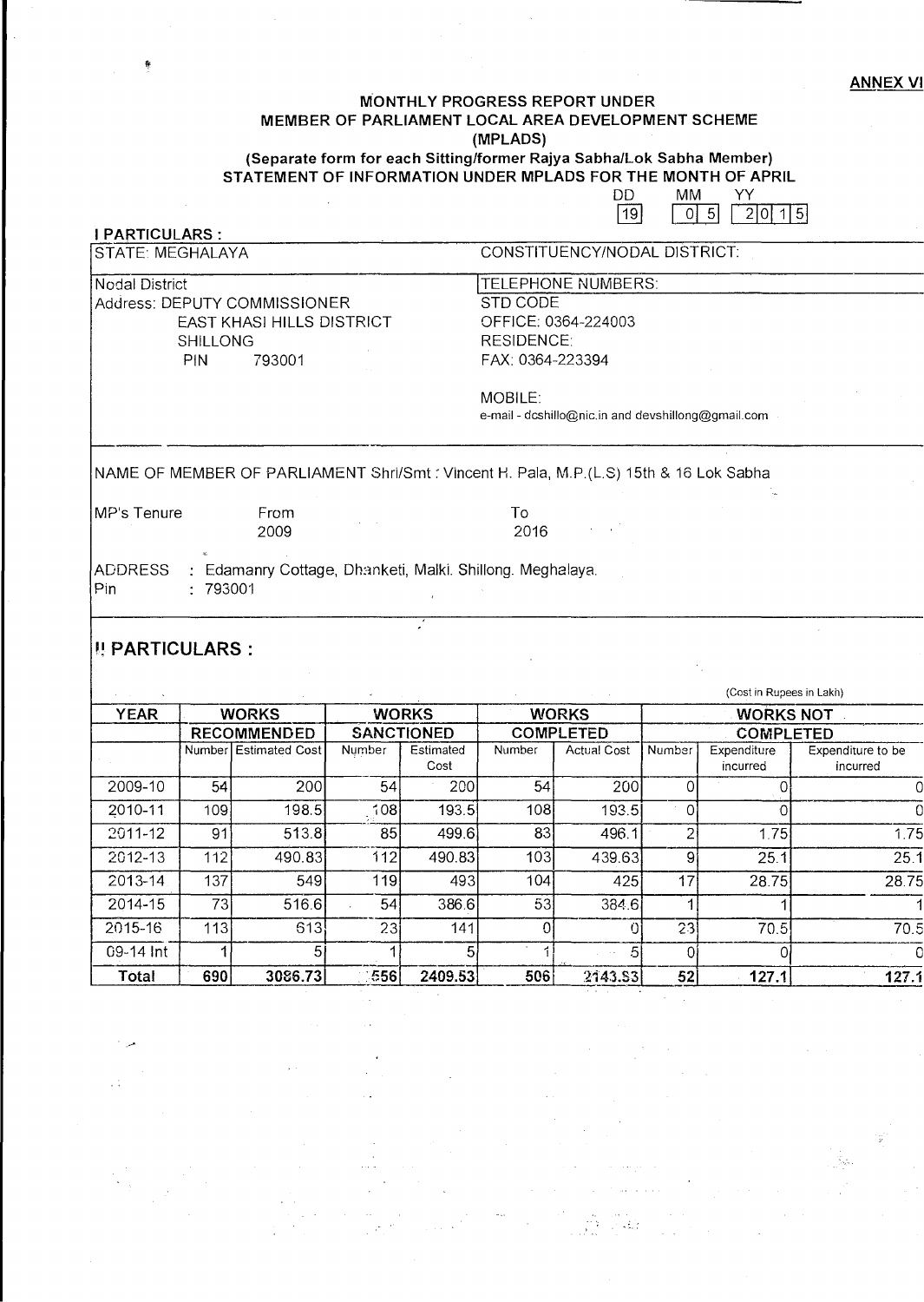## **Iii. FUNDS RECEIVED AND UTILIZED**

|                                                                                                                |                                                                     | (Rs. In Lakh)                                        |                 |                 |           |                       |                |              |  |
|----------------------------------------------------------------------------------------------------------------|---------------------------------------------------------------------|------------------------------------------------------|-----------------|-----------------|-----------|-----------------------|----------------|--------------|--|
| <b>YEAR</b>                                                                                                    | <b>FUNDS</b>                                                        | <b>INTEREST</b>                                      | <b>FUNDS</b>    | <b>TOTAL</b>    |           | <b>FUNDS UTILISED</b> | <b>BALANCE</b> |              |  |
|                                                                                                                | <b>RECEIVED</b>                                                     | <b>ACCRUED</b>                                       | <b>RECEIVED</b> | <b>FUNDS</b>    | SC & ST   | Other                 | Total          | <b>FUNDS</b> |  |
|                                                                                                                | <b>FROM GOI</b>                                                     |                                                      | ON              |                 | area      |                       |                |              |  |
|                                                                                                                |                                                                     |                                                      | DISTRIBUTION    |                 |           |                       |                |              |  |
| 2009-2010                                                                                                      | 200                                                                 | 1.75                                                 | 0               | 201.75          | 175       | 25                    | 200            | 1.75         |  |
| 2010-2011                                                                                                      | 200                                                                 | 3.97                                                 |                 | 203.97          | 172.13    | 21.37                 | 193.5          | 10.47        |  |
| 2011-2012                                                                                                      | 50 <sub>0</sub>                                                     | 7.87                                                 |                 | 507.87          | 416.95    | 80.9                  | 497.85         | 10.02        |  |
| 2012-2013                                                                                                      | $-500$                                                              | 7.69                                                 |                 | 507.69          | 344.23    | 120.5                 | 464.73         | 42.96        |  |
| 2013-2014                                                                                                      | 500                                                                 | 7.31                                                 |                 | 507.31          | 358       | 95.75                 | 453.75         | 53.56        |  |
| 2014-2015                                                                                                      | 250                                                                 | 12.64                                                |                 | 262.64          | 385.6     | 0                     | 385.6          | $-122.96$    |  |
| 2015-2016                                                                                                      | $\overline{0}$                                                      |                                                      |                 | Ω               | 60.5      | 10                    | 70.5           | $-70.5$      |  |
| 09-14 Int.                                                                                                     | $\overline{0}$                                                      | الحاربة الم                                          |                 |                 |           |                       |                | $-5$         |  |
| <b>TOTAL</b>                                                                                                   | 2150                                                                | 41.23                                                | $\pmb{0}$       | 2191.23         | 1917.41   |                       | 353.52 2270.93 | $-79.7$      |  |
| (a)                                                                                                            | Funds received from the Government of India                         |                                                      |                 | 2191.23         |           |                       |                |              |  |
| $\overline{(b)}$                                                                                               | Amount of interest accrued on the funds                             |                                                      |                 | 41.23           |           |                       |                |              |  |
| $\vert$ C)                                                                                                     | Funds received on distribution                                      |                                                      |                 | 58.54           |           |                       |                |              |  |
| (d)                                                                                                            | TOTAL (a+b+c)                                                       |                                                      |                 | 2291<br>2409.53 |           |                       |                |              |  |
| $\overline{(\mathsf{e})}$<br>Total cost of works sanctioned                                                    |                                                                     |                                                      |                 |                 |           |                       |                |              |  |
| $\overline{f}$<br>Total Unsanctioned Balance available with the                                                |                                                                     |                                                      |                 |                 |           |                       |                |              |  |
|                                                                                                                | Constituency (d - e)                                                |                                                      |                 |                 | $-118.53$ |                       |                |              |  |
| Actual Expenditure incurred by the implementing Agencies<br>(g)                                                |                                                                     |                                                      |                 |                 |           |                       |                | 2270.93      |  |
| (g1)                                                                                                           |                                                                     | Amount transerred to other MP's through distribution |                 |                 |           |                       |                |              |  |
| (g2)                                                                                                           | Actual fund utilized $(g + g1)$                                     |                                                      |                 |                 |           |                       |                | 2270.93      |  |
| $\overline{(\mathfrak{n})}$                                                                                    | Total funds available with the Constituency (d-g2)                  |                                                      |                 |                 |           |                       |                | 20.07        |  |
|                                                                                                                | $\overline{()}$<br>Funds required to completes the sanctioned works |                                                      |                 |                 |           |                       |                | $\Omega$     |  |
| $\overline{()}$<br>Savings for Distribution to Successor MPs<br>$\mathcal{L} = \mathcal{L} \times \mathcal{L}$ |                                                                     |                                                      |                 |                 |           |                       | $\sim$         |              |  |
| (k)<br>Number of works inspected by District Authority                                                         |                                                                     |                                                      |                 |                 |           |                       |                |              |  |
|                                                                                                                |                                                                     |                                                      |                 |                 |           |                       |                |              |  |
| (a) During the month                                                                                           |                                                                     |                                                      |                 |                 |           |                       | 40             |              |  |
|                                                                                                                | (b) Cumulative                                                      |                                                      | 75%             |                 |           |                       |                |              |  |

.  $\sim$